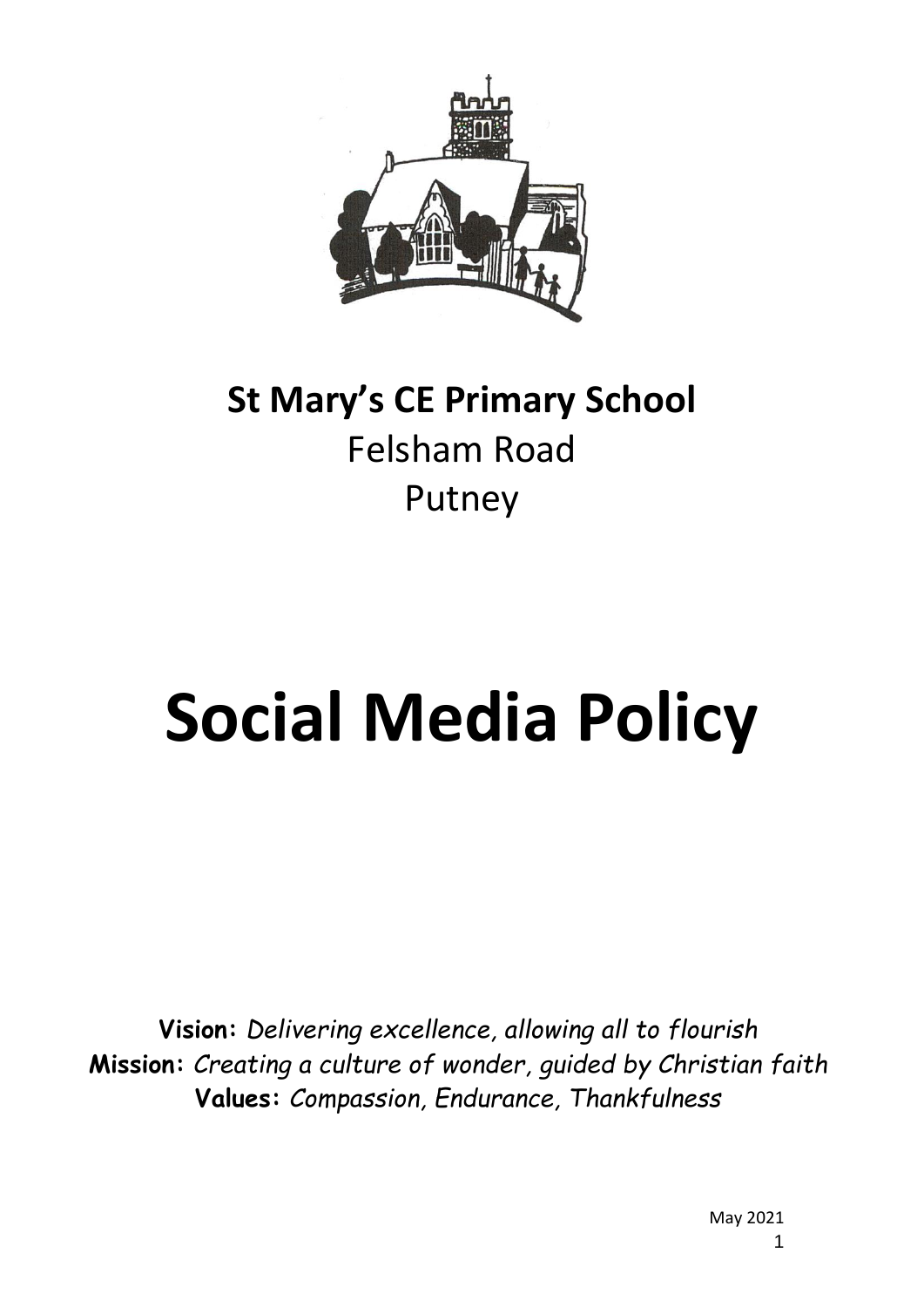#### **Introduction**

This policy has been devised to provide guidelines for the use of social media at St. Mary's Church of England Primary School. The school recognises the increasing influence and impact of social media in today's world and this policy outlines the principles for both the school and its members to use services responsibly.

#### **Rationale**

The widespread availability and use of social media applications bring opportunities to understand, engage, and communicate in new and exciting ways. It is important that we are able to use these technologies and services effectively and flexibly. However, it is also important to ensure that we balance this with our duties to our school, the community, our legal responsibilities and our reputation. For example, our use of social networking applications has implications for our duty to safeguard children, young people and vulnerable adults. The policy requirements in this document aim to provide this balance to support innovation whilst providing a framework of good practice. They apply to all members of staff at the school.

The purpose of this policy is to:

- Make a distinction between school-sanctioned use and personal use of social media
- Ensure that the reputation of the school and its members of staff are protected
- Safeguard all children
- Protect the school from legal risks
- Provide guidelines for the use of the school's Twitter and Facebook accounts

#### **Scope**

This policy applies to St. Mary's Church of England Primary School's governing body, all teaching and other staff, pupils and their parents or carers, external contractors providing services on behalf of the school, teacher trainees and other trainees, volunteers and other individuals who work for or provide services on behalf of the school. These individuals are collectively referred to as 'staff members' in this policy.

This policy covers personal use of social media as well as the use of social media for official school purposes, including sites hosted and maintained on behalf of the school. This policy applies to personal webspace such as social networking sites (for example Facebook, LinkedIn, Instagram, MySpace), online blogs, mircoblogs such as Twitter, chatrooms, forums, podcasts, open access online encyclopaedias such as Wikipedia, online gaming environments (for example Xbox Live), virtual worlds, social bookmarking sites such as del.icio.us and content sharing sites such as flickr, Last.fm and YouTube.

The internet is a fast moving technology and it is impossible to cover all circumstances or emerging media – therefore the principles set out in this policy must be followed irrespective of the medium. All members of staff should bear in mind that information they share through social networking applications, even if they are on private spaces, are still subject to copyright, data protection and Freedom of Information legislation, the Safeguarding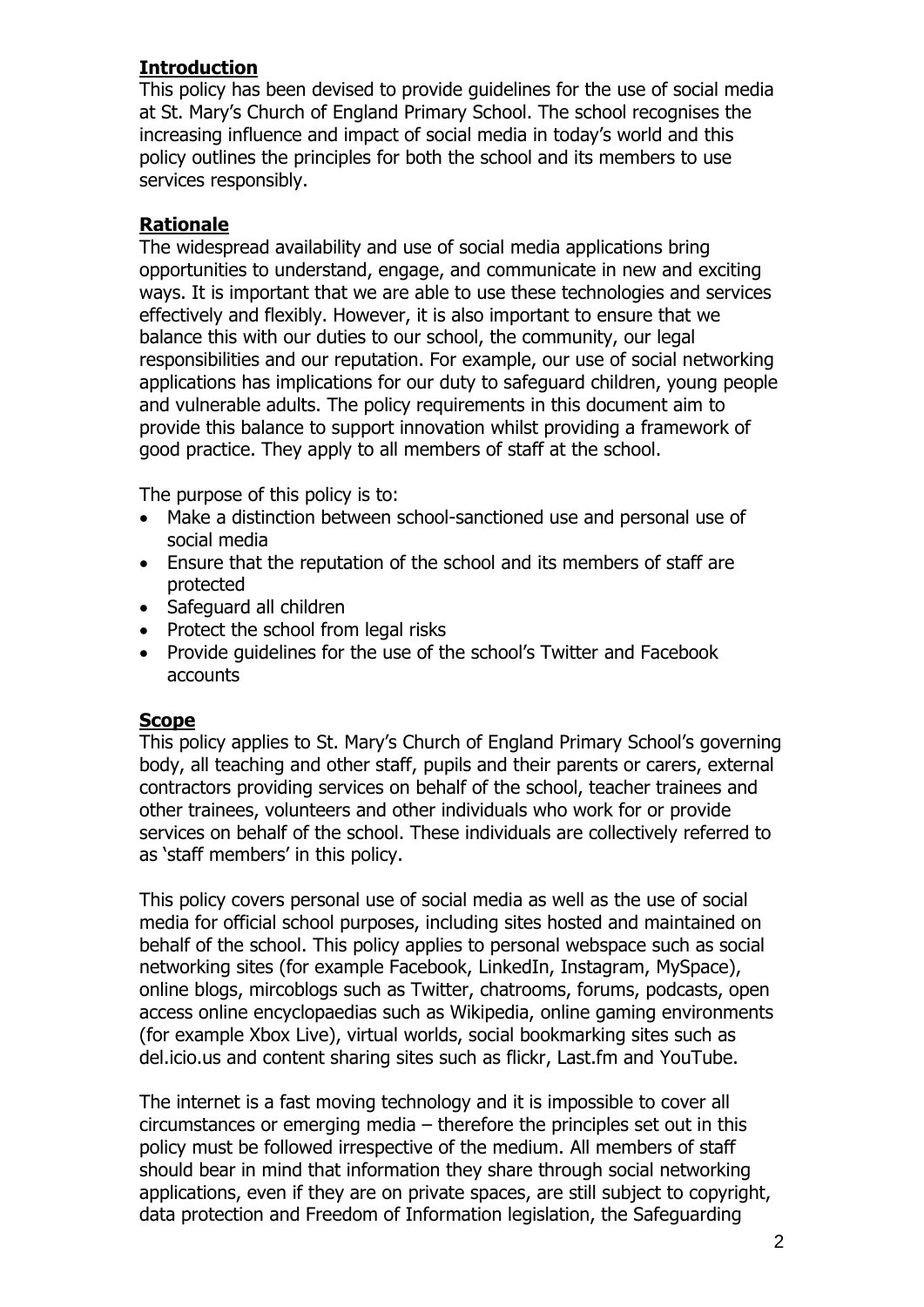Vulnerable Groups Act 2006 and other legislation. They must also operate in line with other school policy and procedures including Safeguarding and Child Protection, GDPR and privacy notices, Online Safety, Computing and Acceptable Use Policies.

Within this policy there is a distinction between use of school-sanctioned social media for professional educational purposes and personal use of social media.

#### **School Sanctioned Use of Social Media**

There are many legitimate uses of social media required by the school, namely to provide access to content and services that enhance the curriculum and support student learning, as well as communication with pupils, parents and the wider community. For example, the school has an official Facebook page (St. Mary's CE Primary School, Putney) and Twitter account (@PutneySMPS) and many aspects of the curriculum taught are enhanced through the regular use of content sharing services (e.g. Audio Network, Scratch, YouTube).

When using social media for educational purposes, the following practices must be observed:

- Staff and other stakeholders are to seek permission from the Head Teacher if they require the set up of a distinct and dedicated social media site or account for educational purposes. This should be entirely separate from any personal social media accounts held by that member of staff or stakeholder.
- All social media services and accounts created should be linked to an official school e-mail account (LGfL StaffMail).
- The URL and identity of the site should be notified to the SLT before access is permitted for pupils and staff.
- Social media accounts created must not breach the terms and conditions of social media service providers, particularly with regard to minimum age requirements.
- The content of any school-sanctioned social media site should be solely professional and should reflect well on the school.
- Staff and other stakeholders must not publish photographs of children without the written consent of parents/carers.
- Staff and other stakeholders must not identify by name any children featured in photographs, or allow personal information to be published on school social media accounts.
- Care must be taken that any links to external sites from the account are appropriate and safe.
- Any inappropriate comments on or abuse of school-sanctioned social media should immediately be copied, removed and reported to either the Head Teacher or Online Safety coordinator.
- **Staff should not engage with any direct messaging of pupils and parents through social media where the message is not public.**

#### **Personal Use of Social Media**

The school acknowledges its members of staff and other stakeholders may use social media for personal reasons. There are many advantages to using social media in our daily lives, for example, services allow users to interact with one another, rediscover friends on social networking sites such as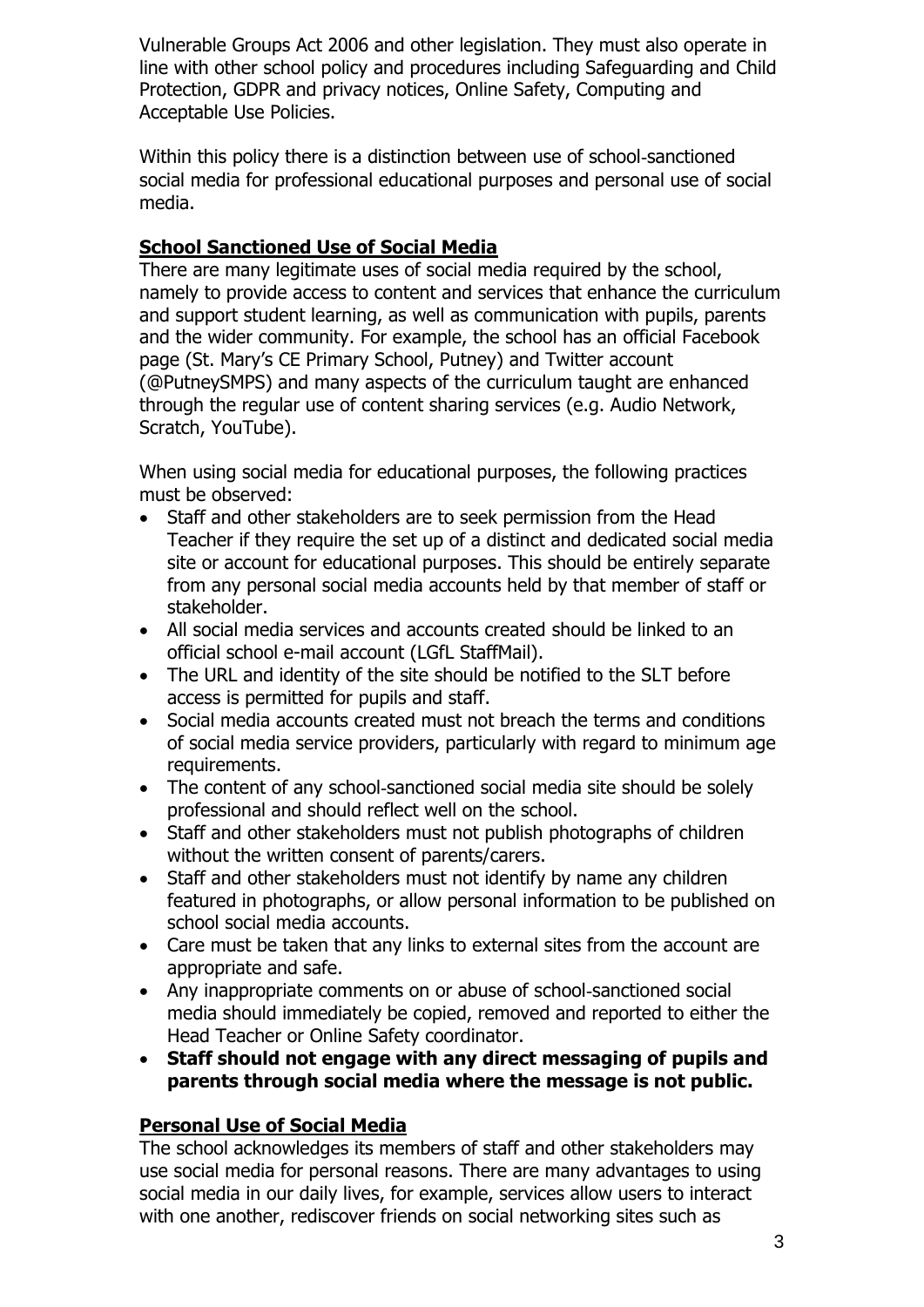Facebook, keeping up with other people's lives on Twitter, sharing ideas via Pinterest and maintaining pages on internet encyclopaedias such as Wikipedia. However, staff members and other stakeholders must be conscious at all times of the need to keep their personal and professional lives separate.

When using social media for personal purposes, the following practices must be observed:

- Members of staff and other stakeholders should not put themself in a position where there is a conflict between their work for the school and their personal interests.
- Members of staff and other stakeholders must not engage in activities involving social media which might bring St. Mary's CE Primary School into disrepute.
- Members of staff will not invite, accept or engage in communications with parents or children from the school community (unless they are family members) in any personal social media whilst in employment at St. Mary's CE Primary School.
- Members of staff should not accept any current pupil of any age or any expupil of the school under the age of 18 as a friend, follower, subscriber or similar on any personal social media account.
- If any member of staff or stakeholder is aware of any inappropriate communications involving any child in any social media these must immediately be reported to the Designated Safeguarding Lead (Miss Cheryl Payne – Head Teacher).
- Members of staff and other stakeholders are strongly advised to set all privacy settings to the highest possible levels on all personal social media accounts.
- School e-mail addresses and other official contact details must not be used for setting up personal social media accounts or to communicate through such media.
- All e-mail communication between staff and members of the school community on school business must be made from an official school e-mail account only (LGfL StaffMail).
- Members of staff should not use personal e-mail accounts or mobile phones to make contact with members of the school community on school business, nor should any such contact be accepted, except in circumstances given prior approval by the Head Teacher.
- Members of staff and other stakeholders are advised to avoid posts or comments that refer to specific, individual matters related to the school and members of its community on any social media accounts.
- Members of staff and other stakeholders are also advised to consider the reputation of the school in any posts or comments related to the school on any social media accounts.
- Information staff members and other stakeholders have access to as part of their employment or link with the school, including personal information about pupils and their family members, colleagues and other parties and school corporate information must not be discussed on social media.
- St. Mary's CE Primary School logos or brands must not be used or published on personal social media without permission.
- Members of staff must not identify themselves as employees of St. Mary's CE Primary School or service providers for the school in their personal social media or webspace. This is to prevent information on these sites from being linked with the school and to safeguard the privacy of staff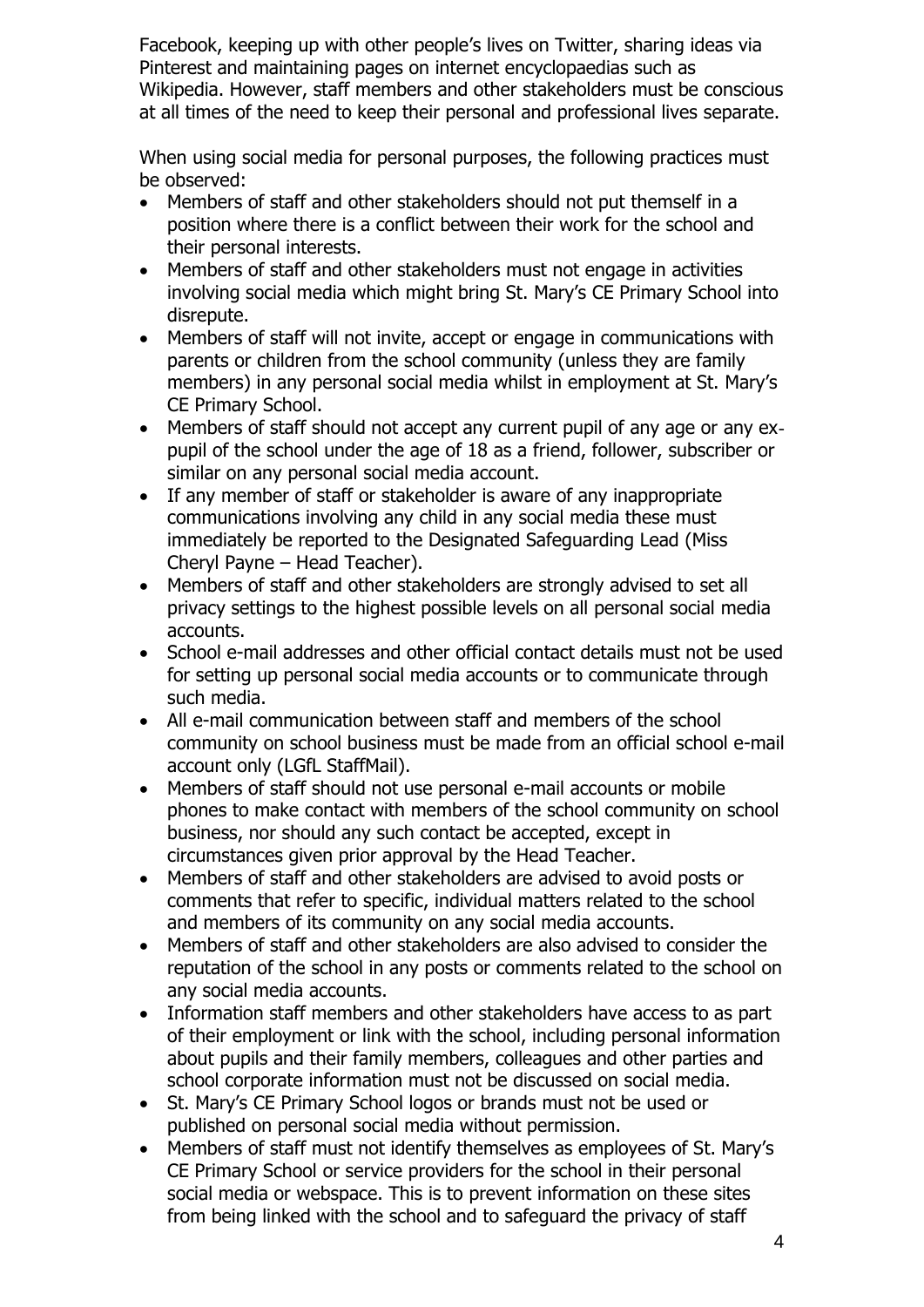members, particularly those involved in providing sensitive frontline services.

• The school does not permit the personal use of social media while at work on the school premises. This also includes off site activities such as a school trip or local visit.

#### **School's Use of Twitter and Facebook**

St. Mary's CE Primary School has set up its own Twitter and Facebook accounts as tools for communicating with parents, alumni and the wider community. Twitter and Facebook are social networking services that allow people and organisations to connect with each other to share stories and media, promote events and publish messages and information that users will find useful and interesting. Twitter messages are known as tweets and are limited to 280 characters but can also contain media like photos or videos. Facebook messages are known as posts, have a larger character limit (63,206 characters) and can also contain media like photos or videos. When a Twitter or Facebook account has been set up the default is for it to be public, so anyone can 'follow you' and your tweets or posts are visible to any Twitter or Facebook user. When someone 'follows you' they see your tweets or posts in their timeline or newsfeed. The purpose of Twitter is to "create and share ideas and information instantly, without barriers" and Facebook's mission is to "give people the power to share and make the world more open and connected". As a school that is exploring new ways to communicate using technology we see the potential of both Twitter and Facebook in helping us to share information instantly with our parent audience. Nevertheless, the school also recognises the need for using the Twitter and Facebook services in a responsible and safe way to help safeguard children and protect both the school and its members of staff (see Appendix A).

The school's official Twitter account is: @PutneySMPS The school's official Facebook page is: St. Mary's CE Primary School, Putney

#### **Guidelines for Twitter and Facebook**

The following practices must be observed (Appendix A also outlines most of these):

- The school's Twitter and Facebook accounts (@PutneySMPS) are directed towards our parent body, alumni and the wider community and the usual terms and conditions of Twitter and Facebook will apply.
- Twitter and Facebook both state they are not designed to be a tool for children under 13 and therefore it is not appropriate for our pupils to be using these services directly with a personal account.
- Children who would like to view any content published should do so indirectly, such as via our Twitter feed on our school website or following URL links given in communications.
- The school's Twitter and Facebook accounts are public accounts and all tweets/posts published will be available to read by members of the public.
- The school's Twitter account is to be used as a blog to record school activity, provide announcements and reminders, share media and to tweet posts or links that reference established and known organisations that the school deems as appropriate and useful.
- The school's Facebook account is to be used in the same way as described above for Twitter, but in addition will also be used as a platform for the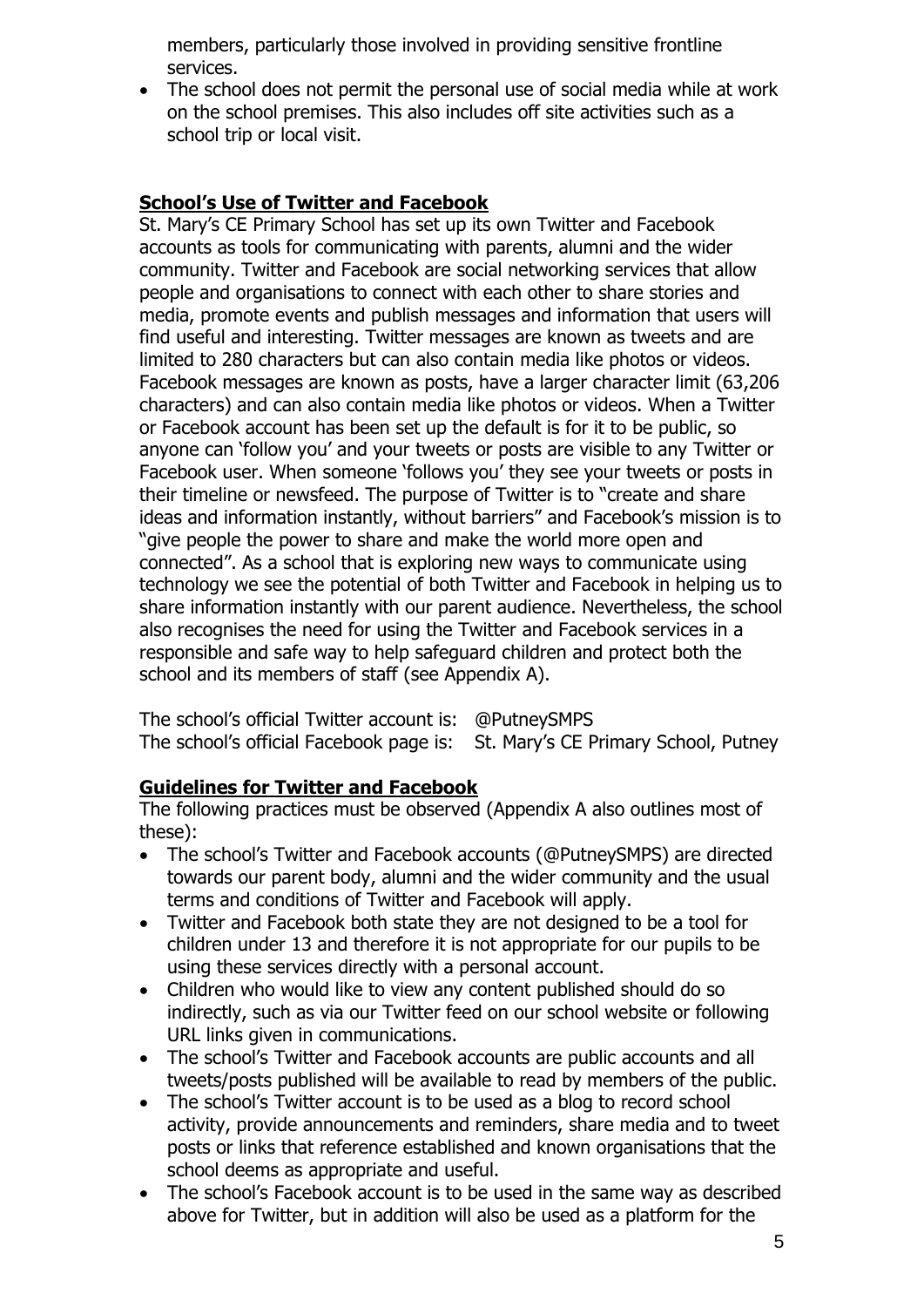setting up of related groups (e.g. St. Mary's Alumni, Bicentennial Planning Committee) and creating school sanctioned events.

- To help protect the identity and privacy of pupils and members of staff we will restrict the publishing of photographs or videos in which our children and staff can be identified by face on our school Twitter and Facebook accounts. Exceptions to this will be the sharing of media for purposes deemed appropriate by the Head Teacher (e.g. Headteacher's Challenge) and usual permissions will be required for any staff or children featured.
- The school's Twitter and Facebook accounts will never tweet/post or make reference to the full names of children in our school.
- The school's Twitter and Facebook accounts will disable geographical location data so that tweets/posts made off site such as on a school trip or school journey residential trip cannot be geographically traced.
- Tweets/posts on the school's Twitter and Facebook accounts will be published by the SLT and any members of staff who wish to add a specific tweet/post must do so via a member of the SLT (this will ensure all tweets/posts made by the school are appropriate and have been checked).
- The school's Twitter account will not follow the personal accounts of parents, carers, members of staff, children or anyone else.
- The school's Twitter and Facebook accounts will only follow and accept followers of established and known organisations that have links with the school or a connection with education, children and family services (e.g. St. Mary's Church, Department of Education).
- The school's Twitter and Facebook accounts will block or report any user that is disrespectful, offensive, inappropriate or misuses these services.
- The school's Twitter and Facebook accounts are monitored by the school.

In addition to all of the above the following guidelines will be also be shared with our immediate users (once again Appendix A outlines these):

- You must be 13 years or over to use Twitter or Facebook.
- Twitter and Facebook terms and conditions apply.
- Do not tweet/post or publish material that contain photographs or videos showing the faces of children and staff from our school
- Do not tweet/post or publish any kind of personal information such as full names, age, contact numbers, where you live etc.
- Never tweet/post or publish something that may upset someone else.
- Never tweet/post or publish spam or advertisements.
- Never tweet/post or publish something that would put the school into disrepute.
- Remember that not everyone is who they say they are.
- Report misuse (including bullying and harassment) immediately.
- Use of the Twitter and Facebook services are at user's own risk.

#### **Online Reputation Management**

St. Mary's works on the principle that if we don't manage our social media presence, someone else will. The school follows the advice given by LGfL and the UK Safer Internet Centre on [Online Reputation Management](http://onlinerep.lgfl.net/) – which is all about understanding and managing our digital footprint (everything that can be seen or read about the school online). Few parents will apply for a school place without first 'googling' the school, and the Ofsted pre-inspection check includes monitoring what is being said online (Mumsnet is a particular favourite). Negative coverage almost always causes some level of disruption. Up to half of all cases dealt with by the Professionals Online Safety Helpline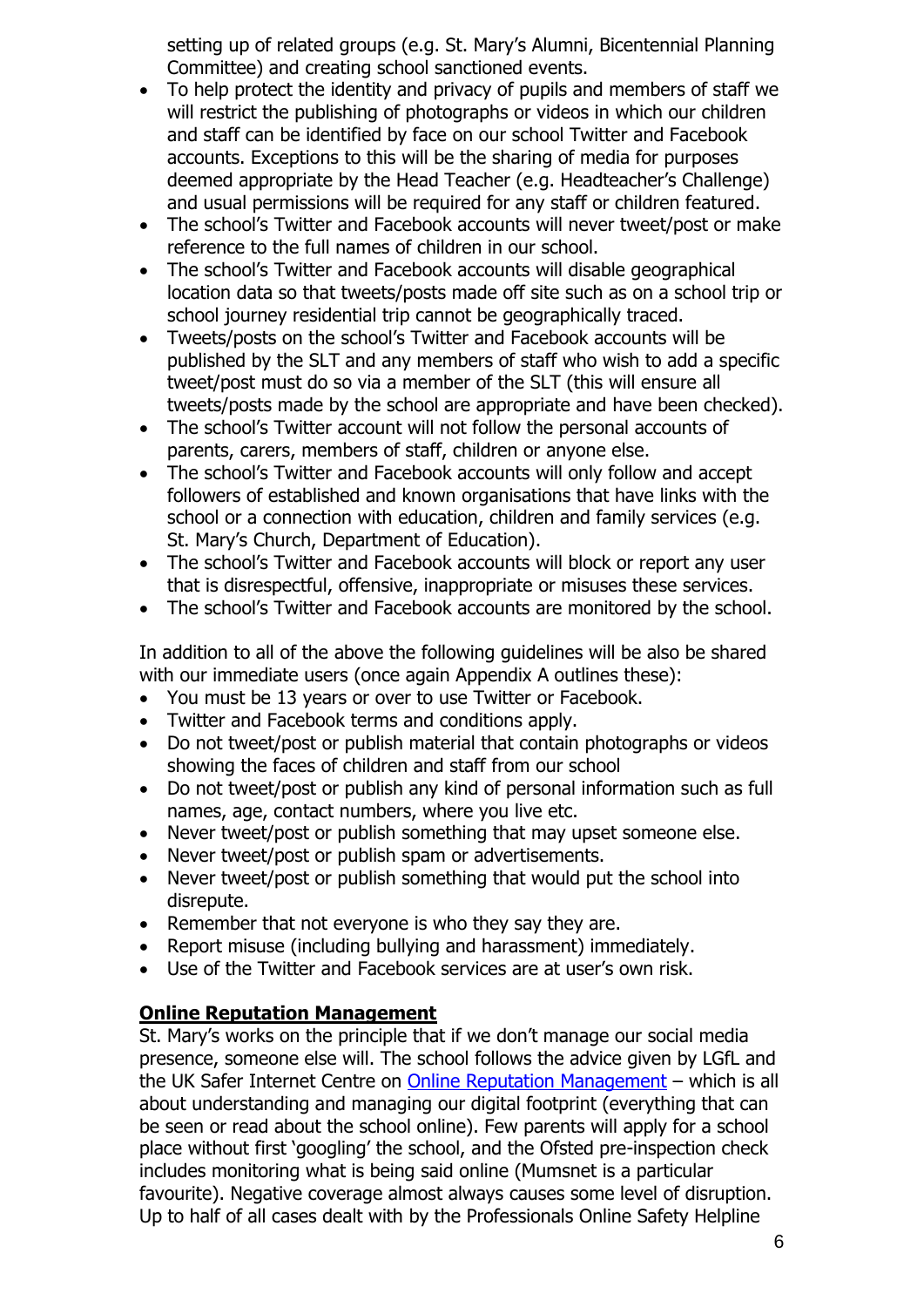(POSH: [helpline@saferinternet.org.uk](mailto:helpline@saferinternet.org.uk)) involve schools' (and staff members') online reputation. Accordingly, St. Mary's will manage and monitor our social media footprint carefully to know what is being said about the school and to respond to criticism and praise in a fair, responsible manner.

#### **Links with other School Policies and Practices**

St. Mary's Social Media Policy will operate in conjunction with a number of other school policies, practices and action plans including:

- Teaching and Learning Policy
- Safeguarding and Child Protection Policy
- Computing Policy
- Online Safety Policy (formally e-Safety Policy)
- Remote Education Policy (incorporating Microsoft Teams User Agreement)
- Taking and Use of Photographs
- AUP Pupil and Staff Agreements
- GDPR and privacy notices

It would be good practice for all staff to familiarise themselves with both this document and the suggested linked documents.

#### **Writing and reviewing the Social Media Policy 2020-21 arrangements**

Computing Subject Leader and Online Safety Coordinator Mark Lett

Our Social Media Policy has been written by Mr Mark Lett on behalf of the school and building on guidance taken from LGfL and www.esafetyadvisor.com. It has been agreed by all staff and approved by governors.

#### **The Social Media Policy and its implementation will be reviewed annually. Following this review the policy will be made available to all stakeholders via the school website.**

Date originally written: **September 2016** Formally approved by Governors: **November 2016**

| Name/s and job<br>title of reviewer | Date of review | Date of governor<br>approval | Suggested date<br>for review |
|-------------------------------------|----------------|------------------------------|------------------------------|
| Mr Mark Lett                        | January 2018   | $\overline{\phantom{0}}$     | January 2019                 |
| Mr Mark Lett                        | June 2019      | June 2019                    | June 2020                    |
| Mr Mark Lett                        | May 2020       | $\overline{\phantom{a}}$     | May 2021                     |
| Mr Mark Lett                        | May 2021       | May 2021                     | May 2022                     |